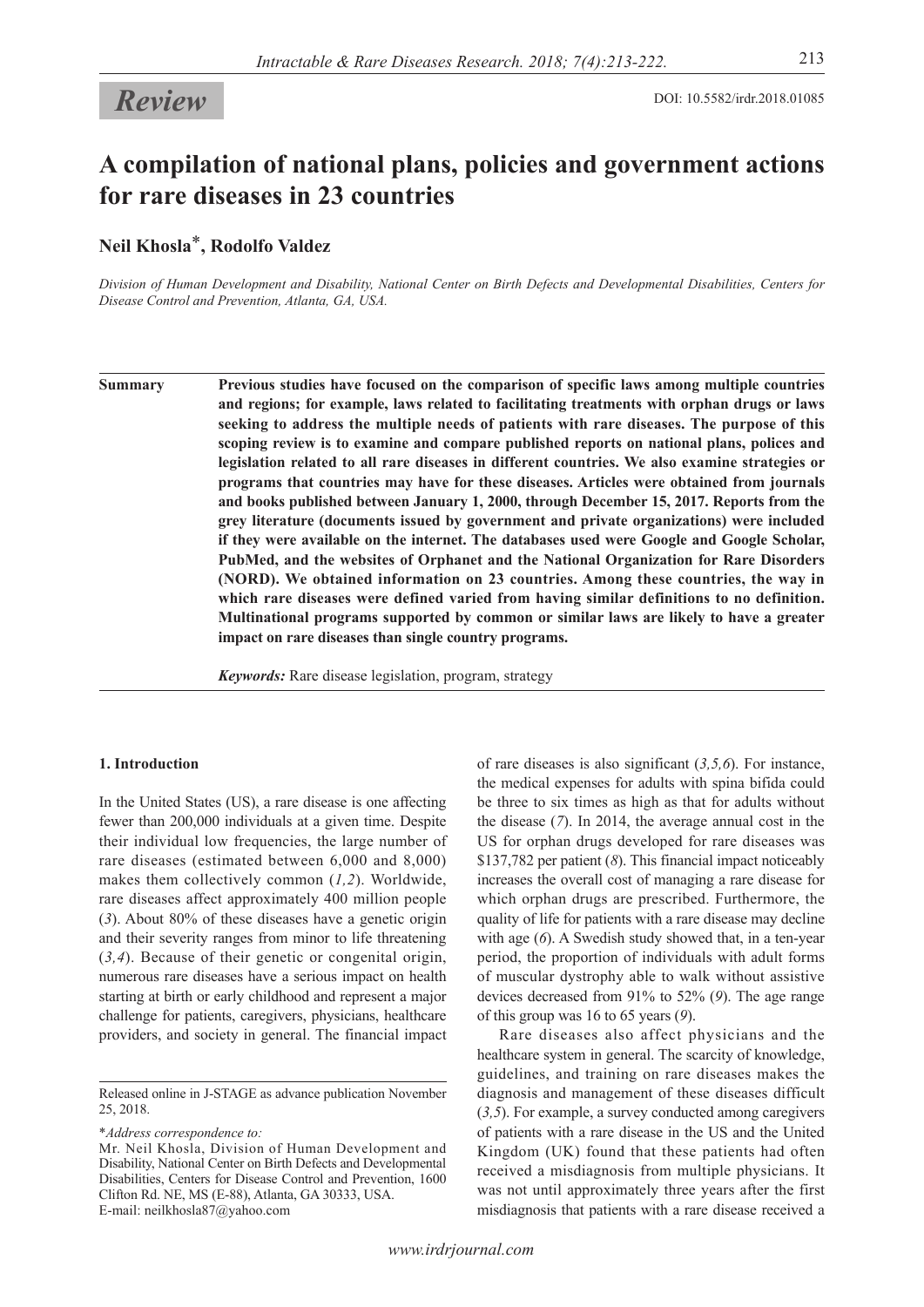correct diagnosis (*6*). This delay in diagnosis adds to the costs of the disease incurred by patients, their caregivers, and the healthcare system. Further, patients with a rare disease may not only need to see multiple physicians to get a correct diagnosis, they may also need care from multiple practitioners. This can also present a challenge. A majority of physicians in the US (76%) and in the UK (88%) reported having difficulties coordinating care with other providers who are managing the same patient with a rare condition (*6*).

In addition to the challenges of accurately diagnosing rare diseases and assessing the impact these diseases have on patients and their caregivers, there is the challenge of how to reach a patient population that is few in number and widely scattered geographically. The typical public health approach, designed for diseases that are either common or tend to cluster, might not be relevant for rare diseases. Hence, a frequently used strategy to support public health approaches aimed at reducing the burden of rare diseases is by government action; for example, the US has used this approach extensively: in 1983 the US Congress passed the Orphan Drug Act, its first major federal statute dedicated to rare diseases. This law encouraged the production of orphan drugs (drugs developed to treat rare diseases) by providing financial incentives to pharmaceutical industries to offset the potential losses of marketing drugs to such a small market (*10*). Further, in 2001, the US Congress passed the "Muscular Dystrophy Community Assistance, Research and Education Amendments of 2001" (MD CARE Act) (*11*), which promoted surveillance and research, improved screening techniques, fostered collaboration among muscular dystrophy centers, and stimulated the development of educational programs for all types of muscular dystrophy. Research that resulted from the MD CARE Act included early detection, diagnosis, prevention, and treatment for muscular dystrophy (*12*).

Finally, a government may create laws aimed at reducing the occurrence of rare diseases that have a preventable cause, such as neural tube defects (NTDs). In 1998, a regulation issued by the US Food and Drug Administration (FDA) went into effect that mandated the addition of folic acid to cereal grain products labeled as enriched in the US (*13*). The objective of this regulation was to provide women with an avenue for increasing dietary intake of folic acid, which can help prevent NTDs. As a result of this regulation, just over 1,300 more babies were born without a NTD each year from 1999 through 2011 (*14*). To date, mandatory folic acid fortification of grain cereals now exist in 86 countries (*15*).

The use of legal means to benefit patients with rare diseases has also been underway in the European Union (EU). The academic literature shows the EU has created a unified approach toward the management of rare diseases through the use of regulations, directives,

recommendations, and communications (*16-21*). This approach seeks to make rare diseases more visible by identifying and coding them; by encouraging the development of national plans to ensure equal access to health care for people with rare diseases; and by promoting regional support to activities such as research, financial incentives, screening, and orphan drug development.

In sum, the literature demonstrates that law-based interventions aimed at rare diseases in the US and Europe have encouraged the production of orphan drugs, accommodated health care systems to the needs of patients with rare diseases, and promoted research to prevent and ameliorate the impact of these diseases on affected individuals and populations. The purpose of this study is a scoping review exploring the academic literature for the past 18 years, searching for publications in English that refer to national plans, policies and legislation on rare diseases from countries around the world. This review also includes strategies or programs for rare diseases from these countries. As a result, we will compile similarities and differences reported in the literature among law-based national approaches that focus on rare diseases.

# **2. Literature Search Strategy**

First, we searched repositories of biomedical literature for articles and book chapters describing national plans, policies or laws for rare diseases in general. Second, we complemented the previous search by searching the same repositories for countries with specific strategies or programs for rare diseases that were national or multi-national in scope. Third, we searched the grey literature for reports about any of the items searched in the previous two steps. Our search was limited to publications and documents in English, or in other languages with complete abstracts in English, that were published from January 1, 2000 through December 15, 2017. In our search we used only keywords in English and we collected three types of documents: 1) all in English; 2) with a complete abstract in English but the rest of the document in another language; and 3) websites in English. The search engines we used were Google or Google Scholar, PubMed, Orphanet, and the database of the National Organization for Rare Disorders (NORD). The search terms, alone or combined, included "rare disorder," "rare disease," "national plan," "legislation," "policy," "strategy," and "program." We then examined abstracts, book chapters, websites, and reports resulting from the searches to assess their relevance to our objectives. We retrieved a document for inclusion in the study only if it described a plan, policy, legislation, strategy, or program for rare diseases at a national or multi-national scale. We excluded from this review documents that appeared to be duplicates, that had no publication date; that reported unpublished results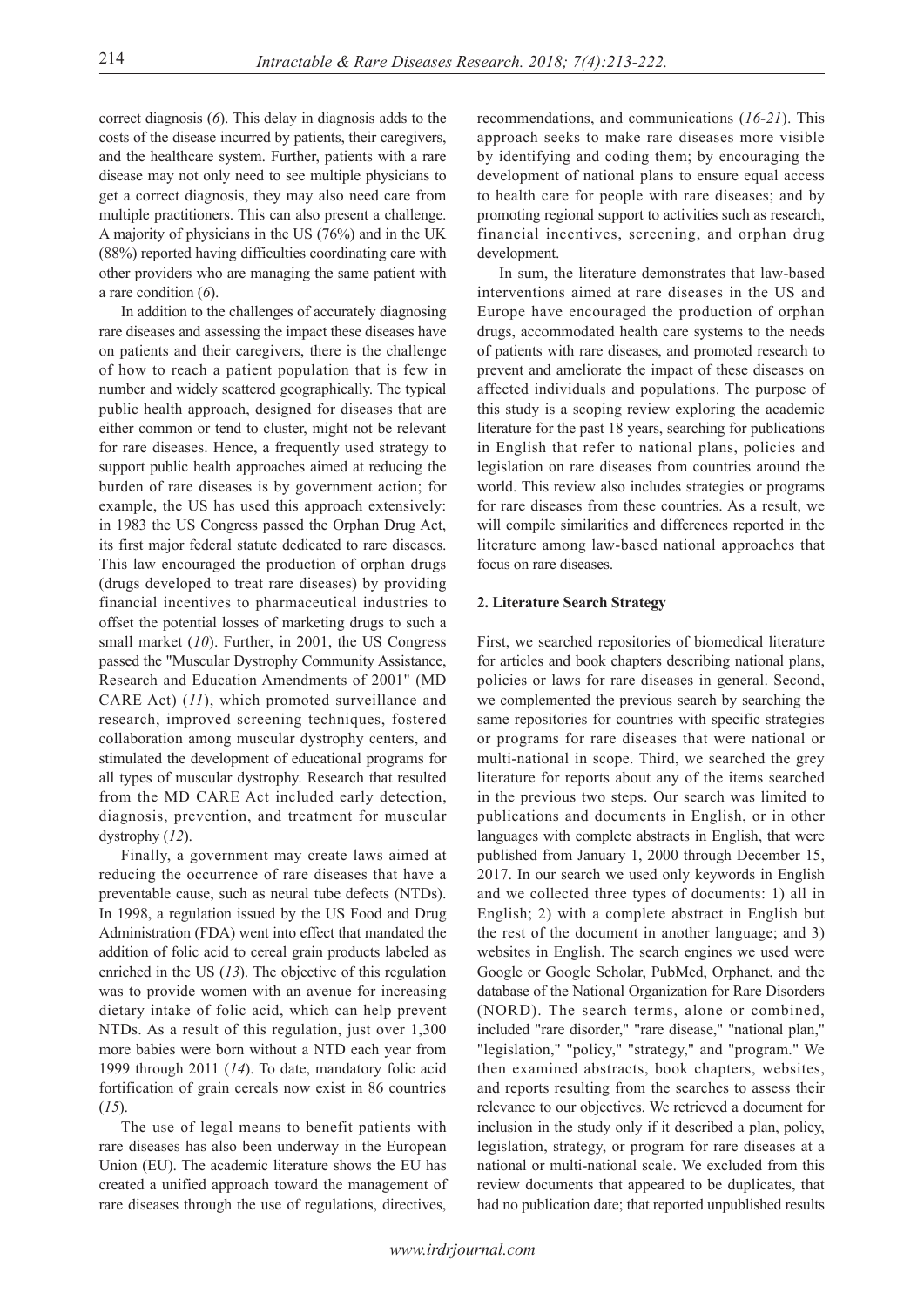or personal communications, and conference abstracts. Figure 1 shows the flow diagram of our search. Finally, we organized the results of our review by country within large geographic regions and highlighted the characteristics of the national approaches to rare diseases that we found in the literature.

# **3. Results**

Our exploratory search yielded 19,179 potentially relevant publications for the period under study. After applying the selection criteria (Figure 1), 56 publications qualified for our compilation: 37 from scholarly journals, 17 from the grey literature, and two books. The publications originated from four regions or their combinations as follows: 8 from Canada and the US, 19 from Europe, 13 from Asia-Pacific, 4 from Latin America, and 12 from multi-country regions (Figure 2).

Regarding these combined regions, two publications included Europe and Latin America, nine included Canada, the US, Europe and the Asia-Pacific region, and two included Canada, the US and Europe. Tables 1-4 present the rare disease definitions, plans, legislation, programs, and strategies by region and country. Of note, since the term *rare* refers to diseases of very low frequency in a population, the definitions of this term are based on the prevalence rather than the attributes of a disease. According to the literature, some countries use total number of cases in a population as a threshold to define a rare disease, while other countries use proportions.

# 3.1. *Canada and the US*

Table 1 reports the results for Canada and the US. Unlike the US, Canada defines rare diseases by the



**Figure 1. Flow diagram of the search strategy.**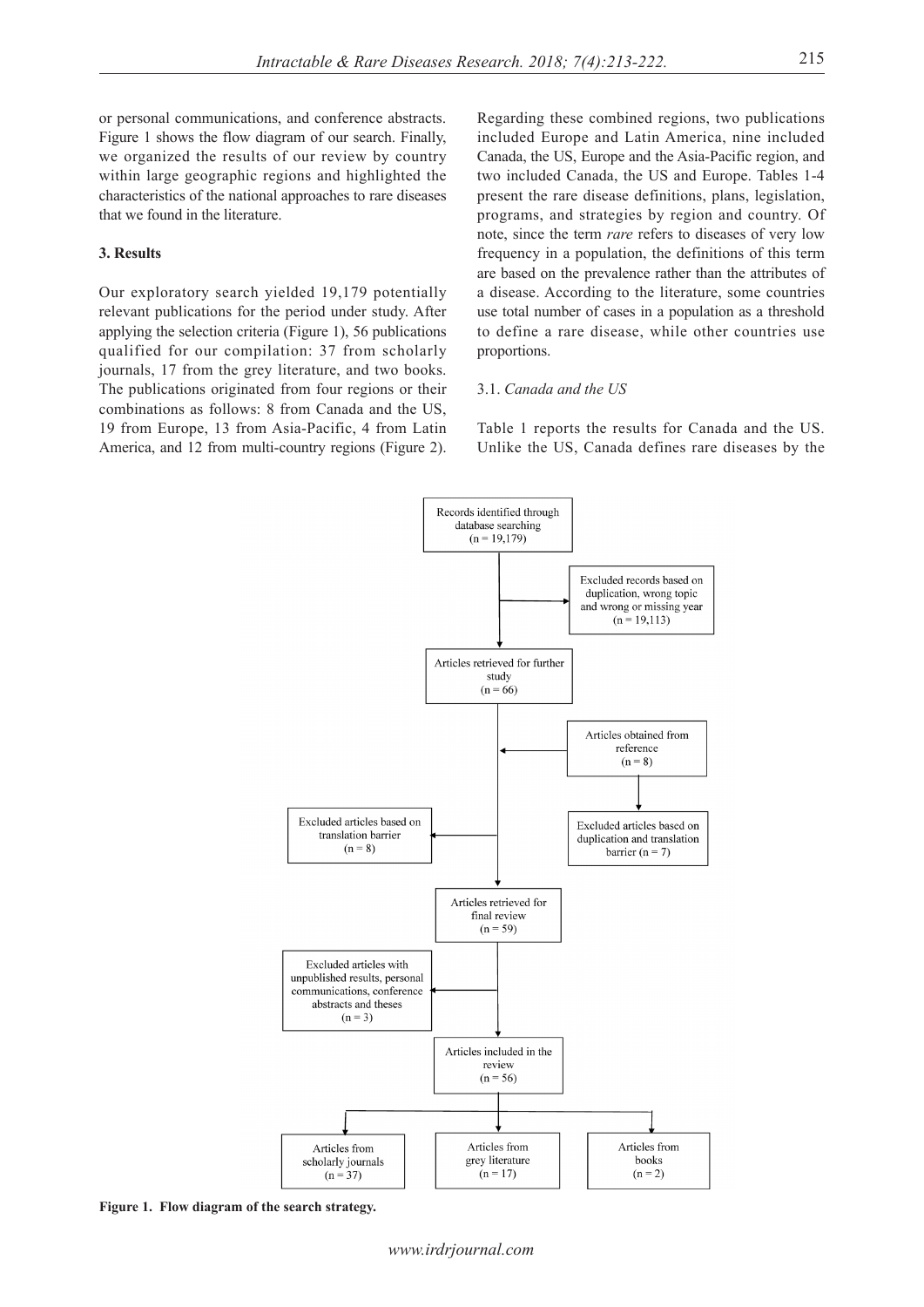

**Figure 2. Number of rare disease articles from different countries, by region.**\*indicates that the documents described a plan, policy, legislation, strategy, or program for multiple regions.

|  |  |  |  |  |  |  |  | Table 1. Rare disease plans, legislation, programs or strategies in Canada and the United States |  |
|--|--|--|--|--|--|--|--|--------------------------------------------------------------------------------------------------|--|
|--|--|--|--|--|--|--|--|--------------------------------------------------------------------------------------------------|--|

| Country                                                    | Definition of<br>rare disease                        | National<br>Plan | Legislation    | Program<br>or Strategy | Highlights                                                                                                                                                                                                                                                                                                                                                                                                                                                                                                                                                                                                                                    |
|------------------------------------------------------------|------------------------------------------------------|------------------|----------------|------------------------|-----------------------------------------------------------------------------------------------------------------------------------------------------------------------------------------------------------------------------------------------------------------------------------------------------------------------------------------------------------------------------------------------------------------------------------------------------------------------------------------------------------------------------------------------------------------------------------------------------------------------------------------------|
| Canada<br>(1,2,10,22,<br>23,25                             | Fewer than 5<br>cases per $10,000$<br>people (draft) | N <sub>o</sub>   | N <sub>o</sub> | Yes                    | Health Canada's Special Access Program: Provides access to several<br>orphan drugs for patients with rare diseases.<br>Orphan Drug Framework: Promises to increase lifecycle of orphan drugs,<br>work with other countries with an established orphan drug framework,<br>and to improve access to orphan drugs and facilitate research.<br>The Canadian Organization for Rare Disorders (CORD) 5 Strategic<br>Goals for Canada's Rare Disease Strategy: Detection and prevention,<br>timely, equitable and evidence-informed care, community support, access<br>to promising therapies and research.                                          |
| <b>United States</b><br>$(1-3,5,8,10,25,$<br>$35,39,49-57$ | Fewer than<br>$200,000$ cases                        | N <sub>o</sub>   | Yes            | Yes                    | Orphan Drug Act (1983): Regulatory fee waivers, 50% tax credit in<br>clinical expenditure, grants for clinical research, development of medical<br>devices and medical food, protocol assistance, accelerated review if<br>indication permits, and 7 year market exclusivity.<br>Rare Disease Act (2002): Established the Office of Rare Diseases.<br>Increased federal funding for the development of treatments for rare<br>diseases.<br>National Institute of Health Research Programs: Translational research<br>on rare diseases and emphasis on diagnostics and interventions $(e.g.:$<br>Genetic and Rare Disease Information Center). |

proportion of cases in a population (*22*). The reports that we found indicate that Canada has no national plan or specific legislation on rare diseases (*10,22*), the Minister of Health put forward a draft for an orphan drug regulatory framework in 2012 (*22,23*). According to a previous report, this framework would rely on existing Canadian laws that regulate health products and food, including the regulation of labelling and packaging, clinical trials, and manufacturing and marketing of these products; however, this framework has yet to be implemented (*24*). Also, the Canadian Organization for Rare Disorders (CORD) has provided five strategic goals for a Canadian Rare Disease Strategy (*23*).

About 35 years ago, the US passed its first major law on orphan drugs, known as the Orphan Drug Act, aimed at stimulating the production of medicines for rare diseases by offering pharmaceutical companies research grants, tax credits, fee waivers, and a sevenyear market exclusivity for approved medications (*10*). Other pieces of legislation in the US include the Rare

Disease Act, which established the Office of Rare Diseases at the National Institutes of Health (NIH) (*10*) and legislation for single rare disease entities, such as the MD Care Act (*11*).

# 3.2. *Europe*

For Europe, our exploratory search resulted in a handful of publications from the subset of countries that form the EU. Multiple articles, spanning a number of years, demonstrate that Europe has an integrated, multi-country approach to rare diseases (Table 2). The publications found report that all 28 countries in this union have a common definition of rare disease, based on the proportion of cases in the population, and their rare disease activities operate under multinational legislation called the Orphan Medicinal Product Regulation (EC) No. 141/2000. This regulation seeks to stimulate research and to promote the development of orphan drugs to treat patients with rare diseases (*17- 20*). Europe also has developed the European Project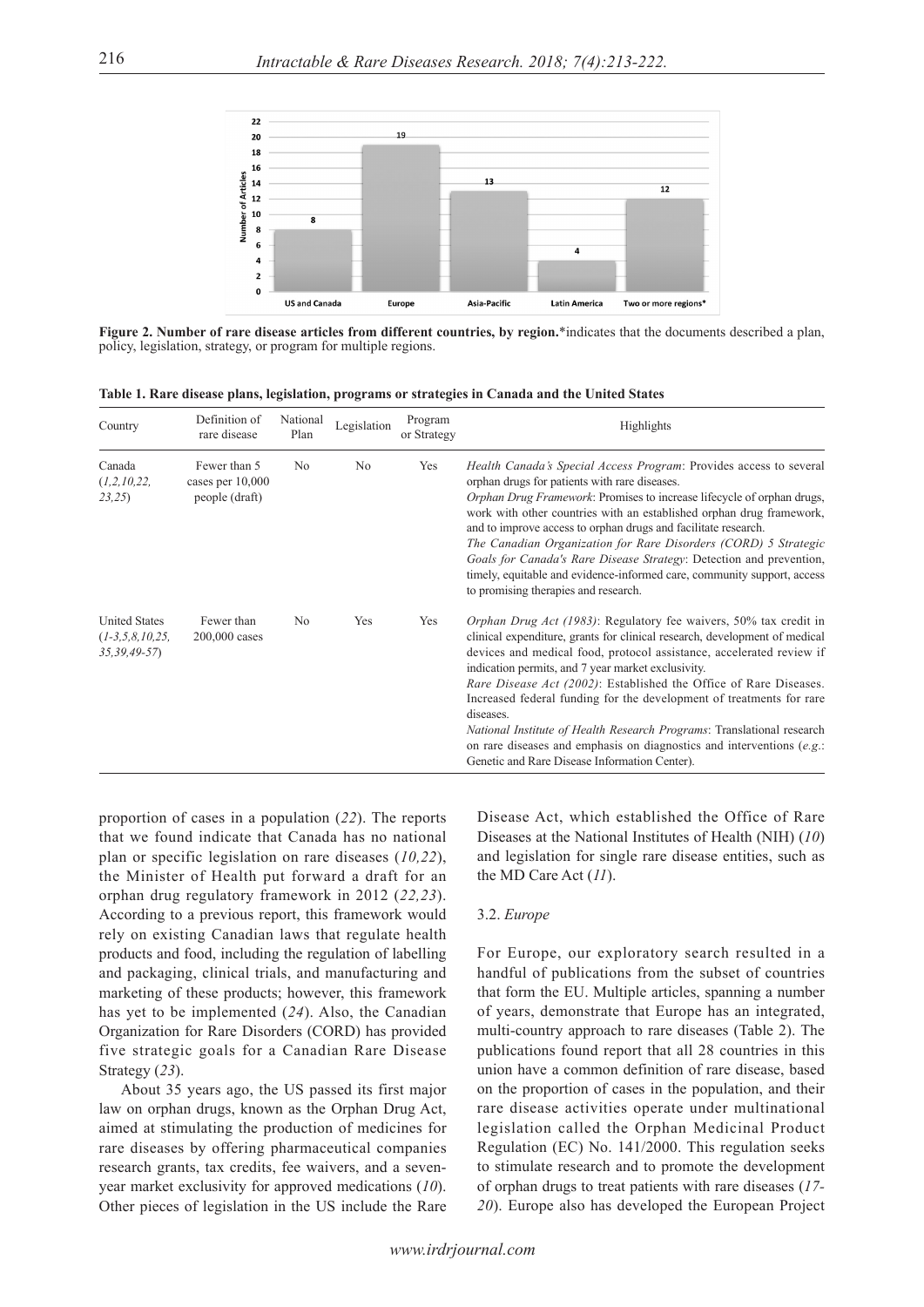#### **Table 2. Rare disease plans, legislation, programs or strategies in Europe**

Within Europe, the European Union (EU) has adopted a common definition of a rare disease (Fewer than 5 cases per 10,000 people) and has a common legislation [Regulation (EC) No. 141/2000 (1999): Regulatory fees reduced or waived, access to centralized procedures, and protocol assistance. Member states implemented measures to encourage the development of orphan medicinal products. Tax credits are managed by member states. Market exclusivity for 10 years; 6 years if drug criteria not met.] Each member state has additional legislation (1-5,8,10,18-21,39,51,57,59,60).

| Country                                                    | National<br>Plan                | Legislation | Program<br>or Strategy | Highlights                                                                                                                                                                                                                                                                                                                                                                                                                                                                                                                                                                                                                                                                                                                                                                                                                                                                        |
|------------------------------------------------------------|---------------------------------|-------------|------------------------|-----------------------------------------------------------------------------------------------------------------------------------------------------------------------------------------------------------------------------------------------------------------------------------------------------------------------------------------------------------------------------------------------------------------------------------------------------------------------------------------------------------------------------------------------------------------------------------------------------------------------------------------------------------------------------------------------------------------------------------------------------------------------------------------------------------------------------------------------------------------------------------|
| Bulgaria<br>$(1, 16, 17, 25 - 27, 66)$                     | Yes                             | Yes         | Yes                    | National Plan (2009-2013): To deliver prevention, diagnostics, treatment and<br>rehabilitation to rare disease patients.                                                                                                                                                                                                                                                                                                                                                                                                                                                                                                                                                                                                                                                                                                                                                          |
| France<br>$(1,3,16,17,25-28,$<br>53,61)                    | Yes                             | Yes         | Yes                    | First National Plan (2005-2008): To increase knowledge on the epidemiology of rare<br>diseases, recognize the specificity of rare diseases, develop information on rare diseases<br>for patients, healthcare professionals and the general public, train healthcare professionals<br>for better identification of this disease, organize screening and access to diagnostic<br>tests, continue efforts in favor of orphan drugs, meet the specific requirements for social<br>services for patients with rare diseases, promote research on rare disease, and develop<br>national and European partnership.<br>Second National Plan (2011-2014): Increase quality of patient care with the use of<br>reference centers and telemedicine, develop research on rare disease such as translational<br>clinics and therapeutic research, and increase European and global cooperation |
| Germany<br>$(1, 16, 17, 25-27, 63)$                        | Yes                             | Yes         | Yes                    | "Nationales Aktionsbündnis für Menschen mit Seltenen Erkrankungen" (NAMSE): There<br>were 52 policy proposals for action. Action fields for these proposals include care/centers/<br>networks, research, diagnostics, information management, patient orientation, registries,<br>and implementation and future development.                                                                                                                                                                                                                                                                                                                                                                                                                                                                                                                                                      |
| Greece<br>(1, 16, 17)                                      | Yes                             | Yes         | Yes                    | <i>National Plan (2008-2012)</i> : Includes early diagnosis, medical treatment, prevention,<br>research, education, and partnership and co-operation strategies.                                                                                                                                                                                                                                                                                                                                                                                                                                                                                                                                                                                                                                                                                                                  |
| Italy<br>$(1, 16, 17, 26-28,$<br>58,64)                    | Yes<br>(Draft)                  | Yes         | Yes                    | Ministerial Decree n. 279/2001: Provides a price exemption for care on certain rare<br>diseases; contemplates setting up a network of centers for rare disease patients identified<br>through their experience, activities and services for these patients. The decree also<br>contains regulations for a national registry.                                                                                                                                                                                                                                                                                                                                                                                                                                                                                                                                                      |
| Portugal<br>(1, 16, 17, 26, 27)                            | Yes                             | Yes         | Yes                    | <i>National Plan <math>(2008-2015)</math>:</i> To determine the needs of rare disease patients and their<br>families and to improve the quality and equity of healthcare services.                                                                                                                                                                                                                                                                                                                                                                                                                                                                                                                                                                                                                                                                                                |
| Spain<br>(1, 16, 17, 26, 27, 65)                           | Yes                             | Yes         | Yes                    | National Plan (2010): Includes information on rare disease (resources, registers and<br>coding plus classification), prevention and early detection, healthcare, therapies, integrated<br>health and social care, research and training. Centers of expertise provide services and<br>focus on the needs of rare disease patients. Reference centers promise access to healthcare<br>for these patients.                                                                                                                                                                                                                                                                                                                                                                                                                                                                          |
| United Kingdom Yes (Plan<br>(UK)<br>$(1, 17, 25 - 28, 62)$ | approved<br>for 4 UK<br>states) | Yes         | Yes                    | UK strategy for rare disease: Examines patients and their families. Includes empowering<br>rare disease patients, identifying and preventing these diseases (screening and carrier<br>testing), diagnosis and early intervention, coordination of care (specialist centers) and<br>research. Strategy will continue to work with other countries with rare disease.                                                                                                                                                                                                                                                                                                                                                                                                                                                                                                               |

for Rare Disease National Plan (EUROPLAN) to facilitate the creation of national plans in the region (*3,16,19-21,25*). These plans are defined as official public health strategies accepted by a government with explicit priorities, actions, a timetable and a budget (*16*). Research on rare diseases in Europe is supported by The Seventh Framework Program (FP7), which is a program that funds medium- to large-sized collaborative research projects (*19,20,25*). In addition, free, shortterm access to orphan products is accomplished through Compassionate Use Programs (CUPs) in Member States (*26-28*), with some exceptions such as Greece (*26,27*). For the period of our search, eight countries from the EU issued publications related to their national plans, legislation, and programs or strategies for rare diseases. These results are summarized in Table 2.

# 3.3. *Asia-Pacific*

Our search found documents that show evidence of legislative activity on rare diseases in seven countries of the Asia-Pacific region (Table 3). In the articles reviewed, the definition of a rare disease varies widely among these countries. Only Singapore and South Korea share a definition. Six of the countries are reported to have legislation addressing rare diseases, yet none appear to have a national plan for these diseases. All seven countries were shown to have programs or strategies aimed at rare diseases. Our review found that Australia has at least two regulatory programs, derived from healthcare laws enacted by the parliament: the Orphan Drug Program, which provides financial and marketing incentives for drug makers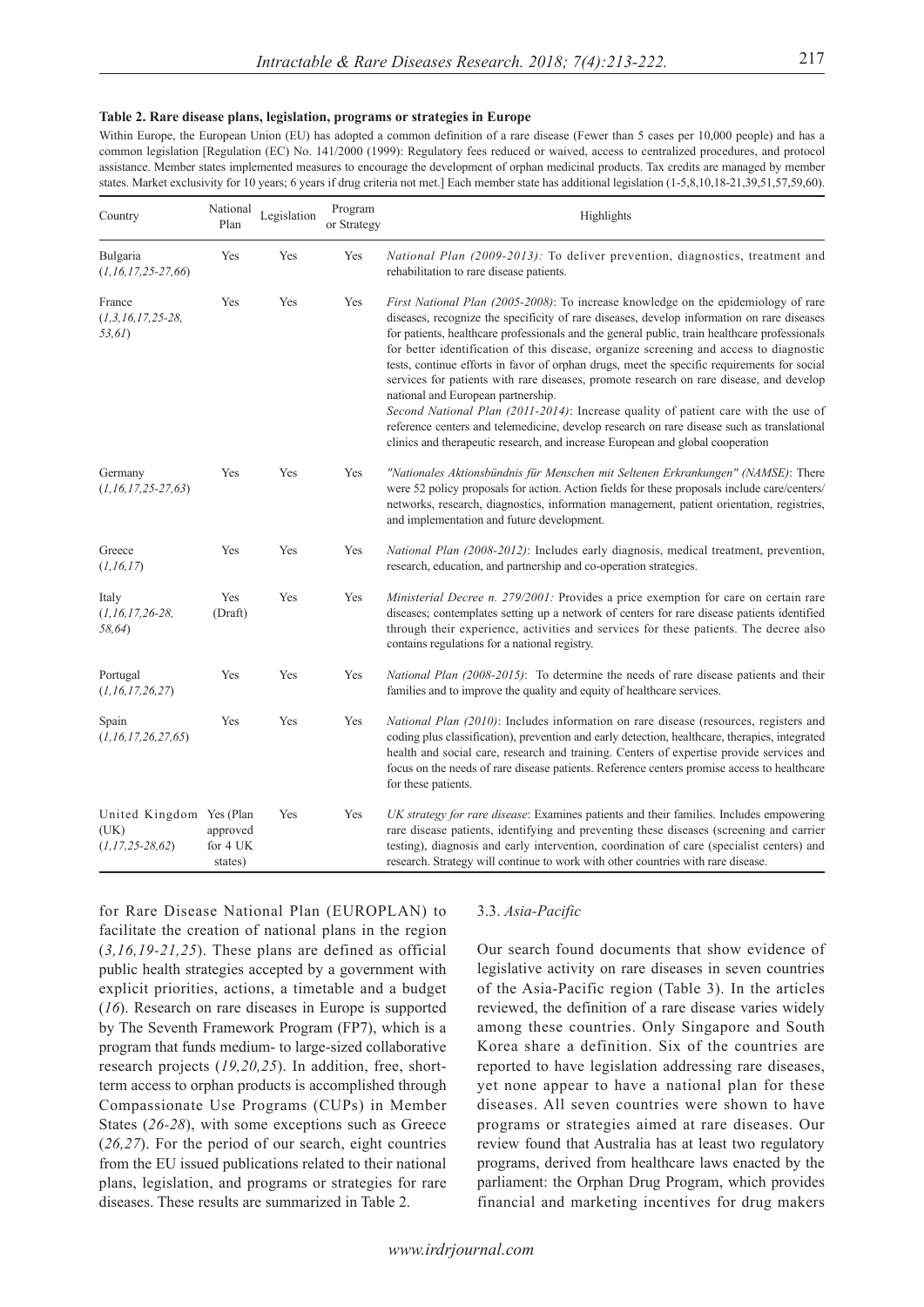| Country                                             | Definition of<br>rare disease                                                                                                                               | National<br>Plan | Legislation | Program<br>or Strategy | Highlights                                                                                                                                                                                                                                                                                                                                                                                                                                                                                                                                                                                     |
|-----------------------------------------------------|-------------------------------------------------------------------------------------------------------------------------------------------------------------|------------------|-------------|------------------------|------------------------------------------------------------------------------------------------------------------------------------------------------------------------------------------------------------------------------------------------------------------------------------------------------------------------------------------------------------------------------------------------------------------------------------------------------------------------------------------------------------------------------------------------------------------------------------------------|
| Australia<br>$(1-3, 10, 29, 32,$<br>35,39,51        | Fewer than<br>2,000 cases.                                                                                                                                  | No               | Yes         | Yes                    | Orphan Drug Program (1998): Regulatory fee waivers, no grants or<br>tax credits, protocol assistance, and priority review. 5 year market<br>exclusivity.                                                                                                                                                                                                                                                                                                                                                                                                                                       |
| China<br>$(1, 25, 30-32,$<br>35,71)                 | Prevalence lower<br>than 1/500,000<br>(disorder) or incidence<br>lower than $1/10,000$<br>(newborns). Definition<br>not agreed by patient<br>organizations. | No               | No          | Yes                    | China pilot project: to provide and use guidelines, create registries<br>and encourage molecular testing for rare diseases. This project seeks<br>to build relationships with collaborative networks, clinicians and<br>patient organizations.<br>"Rare Disease Clinical Cohort Study": Research program will<br>establish the unified National Registry System of China in 2020 and<br>large cohort study will examine classification, diagnosis, treatment<br>and prognosis for rare diseases.                                                                                               |
| Japan<br>$(1-3,8,10,32,$<br>35,39,51,57,<br>$67-69$ | Fewer than<br>50,000 cases.                                                                                                                                 | No               | Yes         | Yes                    | Pharmaceutical Affairs Law (1993): Regulatory fee waivers, clinical<br>and non-clinical study grants, 15% tax credits and up to 14% tax<br>reduction (6% tax reductions for preclinical research). Protocol<br>assistance and fast track approval. 10 year market exclusivity.<br>"Revision of Measures to Combat Intractable Diseases": Strategies<br>stressed treatment and improve care for those affected, tools to<br>reimburse medical costs, and promote participation.<br>Specified Disease Treatment Program: Focused on funding to<br>encourage research and orphan drug development |
| Philippines<br>(32, 33, 70)                         | 1 case per<br>$20,000$ people.                                                                                                                              | No               | Yes         | Yes                    | Rare Disease Act of the Philippines (2016): Focuses on several<br>elements of rare disease management (diagnosis, clinical<br>management, genetic counseling and drug research development),<br>registry, research, and newborn screenings.                                                                                                                                                                                                                                                                                                                                                    |
| Singapore<br>(1,2,32,34)                            | Fewer than<br>20,000 cases.                                                                                                                                 | No               | Yes         | Yes                    | Medicines Act (Chapter 176, Section 9) (1991): Focuses on managing<br>and encouraging the use of orphan drugs for rare disease patients.<br>Physicians and dentist should prescribe orphan drugs for these<br>patients if there were no substitute medications available. 10 year<br>market exclusivity.                                                                                                                                                                                                                                                                                       |
| South Korea<br>(32, 35, 36, 67)                     | Fewer than<br>20,000 cases.                                                                                                                                 | No               | Yes         | Yes                    | Orphan Drugs Guideline (2003): Medical reimbursement and<br>research. 6 year market exclusivity.<br>Research Center for Rare Diseases: To do research as a single center<br>or collaborate in clinical research networks.<br>Korean Biobank Project: The project would manage and collect<br>specimens from rare disease patients, and launch a network of<br>healthcare providers working with these patients disease or would<br>gather bio-resources from research projects.                                                                                                                |
| Taiwan<br>(1,2,25,32,35,<br>37,57,67)               | No more than 1 case<br>per $10,000$ people.                                                                                                                 | No               | Yes         | Yes                    | Rare Disease and Orphan Drug Act (2000): Grants, copay can<br>be waived, fast track approval, protocol assistance, and medical<br>reimbursement. 10 year market exclusivity.                                                                                                                                                                                                                                                                                                                                                                                                                   |

| Table 3. Rare disease plans, legislation, programs or strategies in Asia-Pacific Countries |  |  |  |
|--------------------------------------------------------------------------------------------|--|--|--|
|--------------------------------------------------------------------------------------------|--|--|--|

to produce medicines for patients with rare diseases (*10,29*); and the Life Saving Drugs Program, which subsidizes expensive and life-saving drugs for patients with serious, rare medical conditions (*29*). A China pilot project was implemented in 2013 (*30,31*) and the Rare Disease Clinical Cohort Study was implemented in 2016 for rare disease patients (*31*). The objectives reported for this pilot are to develop and apply guidelines and clinical pathways for rare diseases, to establish patient registries and data repositories and to promote molecular testing for rare diseases (*30*). We identified reports stating that Japan has policies promoting orphan drug research and development (*32*). For instance, Japan's Pharmaceutical Affairs Law (PAL)

encourages research that examines orphan drugs (*3*). The Rare Disease Act of the Philippines, approved in 2016, covers topics such as rare disease management, registry, research, and newborn screening (*33*). In 1991, Singapore implemented the Medicines Act (Chapter 176, Section 9) which focuses on managing, and encouraging the use of, orphan drugs (*34*). In 2003, South Korea created the Orphan Drugs Guideline (*35*) and, in 2013, the Korea Biobank Project (KBP) for rare disease (*36*). In Taiwan, the Rare Disease and Orphan Drug Act provides support for rare disease patients by encouraging rare disease research, and increasing awareness of rare disease (*25,37*). Furthermore, this act also facilitates access to orphan drugs (*35,37*).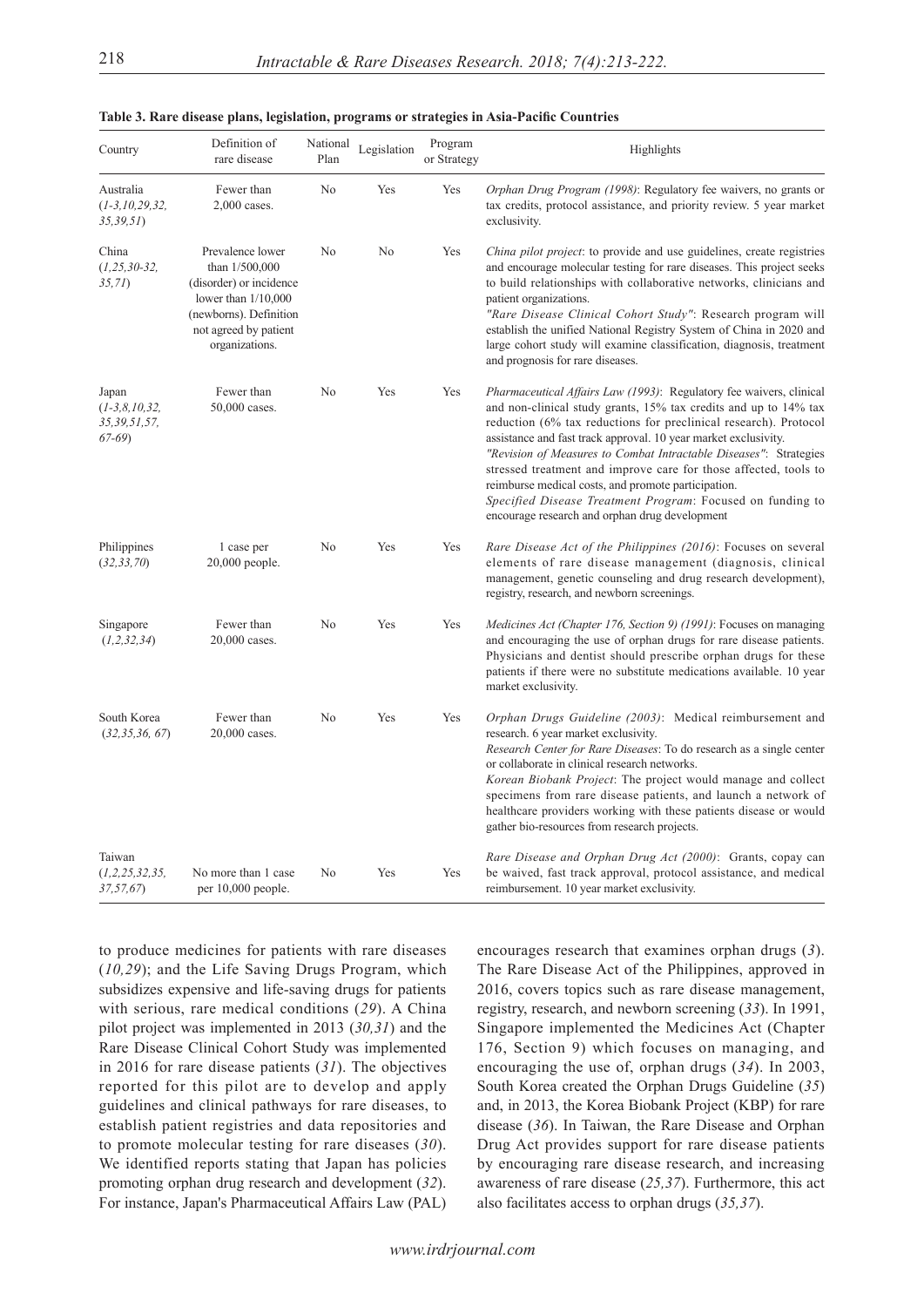| Country                       | Definition of<br>rare disease                   | National<br>Plan | Legislation | Program<br>or Strategy | Highlights                                                                                                                                                                                                                                                                                                                                                        |
|-------------------------------|-------------------------------------------------|------------------|-------------|------------------------|-------------------------------------------------------------------------------------------------------------------------------------------------------------------------------------------------------------------------------------------------------------------------------------------------------------------------------------------------------------------|
| Argentina<br>(25, 38, 39)     | EU<br>Definition                                | N <sub>o</sub>   | Yes         | Yes                    | Law 26.689 (2011): Intended to help rare disease patients and their<br>caregivers by promoting the development of patient registries and<br>screening programs, and educational and social support activities.                                                                                                                                                    |
| <b>Brazil</b><br>(25, 39, 40) | No more than<br>65 cases per<br>100,000 people. | N <sub>0</sub>   | Yes         | Yes                    | "National Policy for Rare Diseases" $(2014)$ : Includes equal<br>healthcare services, create care guidelines for these patients at every<br>stage of a Unified Health System care, offers comprehensive care in<br>the Health Care Network, improves universal and regulated access for<br>rare disease patients, ensures access to care, and quality healthcare. |
| Chile<br>(39)                 | EU<br>Definition                                | N <sub>o</sub>   | Yes         | N/A                    | The Ricarte Soto law aims at providing funding for care of rare<br>disease patients. It assigned a grant of 200 billion pesos for 4 years.                                                                                                                                                                                                                        |
| Colombia<br>(39, 41, 72)      | 1 case per<br>$5,000$ people.                   | No               | Yes         | N/A                    | Law 1392 (2010): Identifies the lack of orphan drugs as a health<br>issue impacting the healthcare system. Considers social protection<br>policies. It contemplates creating a registry for rare disease patients<br>and collaborating globally for research.                                                                                                     |
| Mexico<br>(25, 39)            | EU<br>Definition                                | N <sub>0</sub>   | Yes         | No                     | Article 224 revision (2012): Recognizes orphan drugs and their<br>treatments. Ministry of Health may enforce market authorization, no<br>rules for market exclusivity.                                                                                                                                                                                            |
| Peru<br>(38, 39)              | N <sub>o</sub><br>Definition                    | N <sub>o</sub>   | Yes         | N/A                    | Law 29698 (2011): Includes diagnosis, surveillance, prevention, care<br>and rehabilitation.                                                                                                                                                                                                                                                                       |

**Table 4. Rare disease plans, legislation, programs or strategies in Latin American Countries**

# 3.4. *Latin America*

As seen in Table 4, our scoping review yielded publications from six countries in the Latin America region. The literature shows that Argentina, Chile and Mexico have adopted the proportion of cases in a population to define rare diseases. Brazil and Colombia have their own definitions, and Peru does not have a definition of rare disease in the document found for this review. None of the publications retrieved indicated whether or not any of the six Latin American countries had a national plan (explicit priorities, timetable, and a budget) for rare diseases. However, the literature revealed a number of legal approaches in Central and South America. Argentina implemented legislation in 2011 to aid patients with rare diseases and their caregivers (*38,39*). Brazil created the "National Policy for Rare Diseases" in 2014 aimed at decreasing morbidity and mortality and increasing quality of life for patients with rare diseases (*39,40*). Also, this policy called for the establishment of reference treatment centers that would provide genetic testing and counseling (*25,40*). Recently, Chile approved a law to provide funding for the care of patients with rare diseases (*39*), and Colombia approved a law in 2010 that identified rare disease as a public health issue (*39,41*). Mexico's legislation for rare disease was a revision to the general health law that authorized Seguro Popular, a national health insurance institution, to provide health insurance coverage and access to orphan drugs for Mexican patients (*39*). Finally, Peru passed legislation for rare diseases in 2011. This law covers from diagnosis

to rehabilitation of patients with rare diseases (*38,39*).

### **4. Discussion**

For this review, we searched the academic literature for articles about national plans, polices, legislation, strategies and programs for rare diseases from countries around the world. For the study period (2000-2017), we found 56 eligible publications on these subjects from 23 countries organized into four large geographic regions (Canada and the US, Europe, Asian-Pacific countries, and Latin American countries). Of these four regions, the publications reviewed suggest that the countries from the EU presented the most unified legislative approach to rare diseases. For example, the reports for the eight European countries indicate that all of them have adopted a common definition of rare diseases and have developed national plans, laws, and programs or strategies for these diseases. Reports reviewed for the countries within the other three regions indicate that none of these countries has developed a national plan for rare diseases with explicit objectives, a timeline and a budget; however, most countries in these regions appear to have laws and programs or strategies in place for these diseases. Further, according to the literature reviewed, even within a region, the definition of a rare disease varies widely from country to country. In general, our scoping review demonstrates that the legislative approach from all 23 countries seeks to promote the development of, and access to, orphan drugs to facilitate research on rare diseases, to stimulate the development of programs for screening, diagnosis, and registries, and to foster international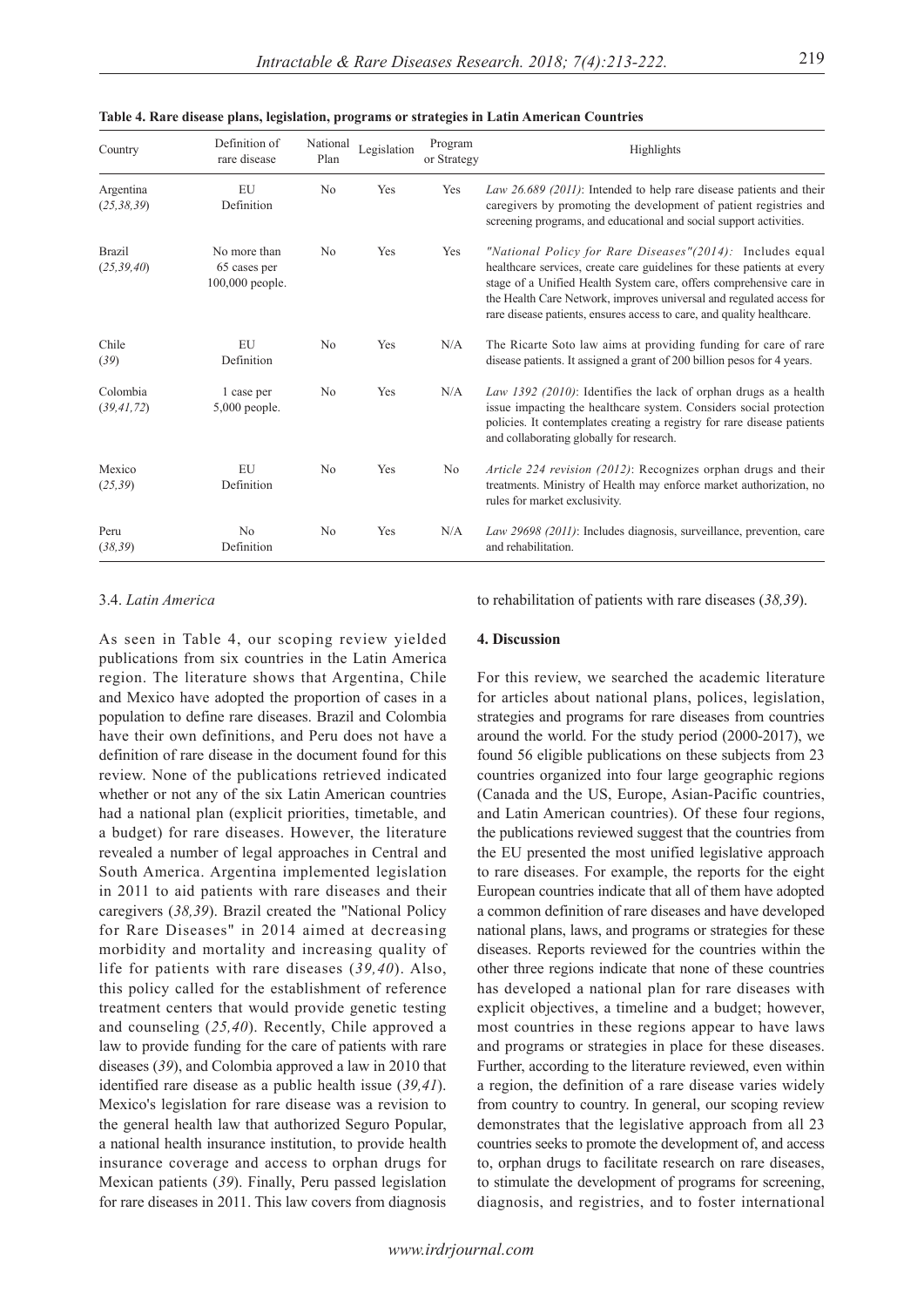collaborations.

Previously, we mentioned studies highlighting the coherent approach of the EU to rare diseases (*16,19,20*), including countries from Eastern Europe (*42*). Other studies have focused on the comparison of specific laws among multiple countries and regions; for example, laws related to facilitating treatments with orphan drugs (*1*) or laws seeking to address the multiple needs of patients with rare diseases (*25*). Our scoping review was specifically designed to identify publications in the academic literature, for the past 18 years, about countries with existing or contemplated national plans, laws, or programs/strategies related to rare diseases. Together, the studies we found indicate that legislation is a widespread approach to addressing the care of patients with rare diseases in populations. Nevertheless, for the period of our research, we found no evidence published in English of the use of this approach in vast areas of the world, such as Africa, India, and Russia.

The enactment of legislation to address the collective needs of patients with rare diseases can vary from country to country and follow a complex path. It requires that a variety of elements are in place not only to promote the passing of a law but to follow through with its implementation. For example, the US Orphan Drug Act of 1983 and its implementation resulted from the combined efforts of patient advocacy groups, medical researchers, healthcare providers, medical associations, government agencies, legislators, and the pharmaceutical industry (*43*). With the help of political and economic treaties, which have facilitated the creation of a common system of laws, the countries of the EU have taken government action for rare diseases one step further by including not only treatments and drugs but also timely diagnosis, access to care, and social support for patients with rare diseases in a multinational setting (*25*). Our compilation also identified multi-country regions with a less cohesive approach to rare diseases than the EU approach. Among the publications that we found, one discusses Latin American as one example of such regions (*44*).

Our compilation highlighted wide variation in government policy approaches to rare diseases around the world, from incipient to comprehensive. This variation has also been noted in another publication (*1*) but here we have included the definition of rare diseases found in the literature as a key feature for comparison. We found that these definitions vary widely among countries, even among countries with well-established plans and strategies. This variation, which is much wider than the differences in definitions described in this report (*45*), could be an obstacle to the integration of national plans into larger international plans. Researchers on rare diseases have emphasized the need for the integration of rare disease plans and studies into international consortiums. This would replace the fragmented approach currently in place with a more coordinated effort that would include larger numbers of patients and

caregivers (*46-48*).

Because we only used English keywords and a limited period for the search, the key limitations of this study are that our results were restricted to documents and journal articles published in the last 18 years that were either completely written in English or had informative summaries written in English; therefore, we captured only a sample of all existing national laws or national law-based approaches to rare diseases. Other limitations include that we did not examine the actual pieces of legislation, our scoping review is based only on documents and articles that describe these pieces of legislation for the scientific community or for the general public. Finally, our search did not distinguish between proposed and enacted legislation; although, most of the publications selected for this exploratory review were about laws already in place, some of them for decades.

In conclusion, the specific creation of laws on rare diseases appears to be a common approach to providing care and support to individuals affected by these diseases, who are few and scattered over large national or international regions. The obstacles to this approach are many, but some countries and regions have made great advances in integrating into their legal system the view that rare diseases collectively deserve public health attention. Future research should bring attention to the evaluation of national or multinational enacted laws on rare diseases, in particular the ones enacted decades ago, to formally ascertain the extent to which the intention of these laws has been fulfilled.

# **Acknowledgements**

Neil Khosla would like to thank Oak Ridge Institute for Science and Education (ORISE) for its financial support and Dr. Pangaja Paramsothy for her mentorship and guidance.

# **References**

- 1. Gammie T, Lu CY, Babar ZU. Access to Orphan Drugs: A Comprehensive Review of Legislations, Regulations and Policies in 35 Countries. PLoS One. 2015; 10:e0140002.
- 2. Franco P. Orphan drugs: the regulatory environment. Drug Discov Today. 2013; 18:163-172.
- van Weely S, Leufkens HGM. World Health Organization. Update on 2004 Background Paper, BP 6.19 Rare Diseases. *http://www.who.int/medicines/areas/priority\_medicines/ BP6\_19Rare.pdf* (accessed July 27, 2018).
- 4. Eurordis. About Rare Diseases. *https://www.eurordis.org/ about-rare-diseases* (accessed July 27, 2018).
- 5. Forman J, Taruscio D, Llera VA, Barrera LA, Coté TR, Edfjäll C, Gavhed D, Haffner ME, Nishimura Y, Posada M, Tambuyzer E, Groft SC, Henter JI; International Conference for Rare Diseases and Orphan Drugs (ICORD). The need for worldwide policy and action plans for rare diseases. Acta Paediatr. 2012; 101:805-807.
- 6. Shire. Rare Disease Impact Report: Insights from patients and the medical community. *https://globalgenes.org/wp-*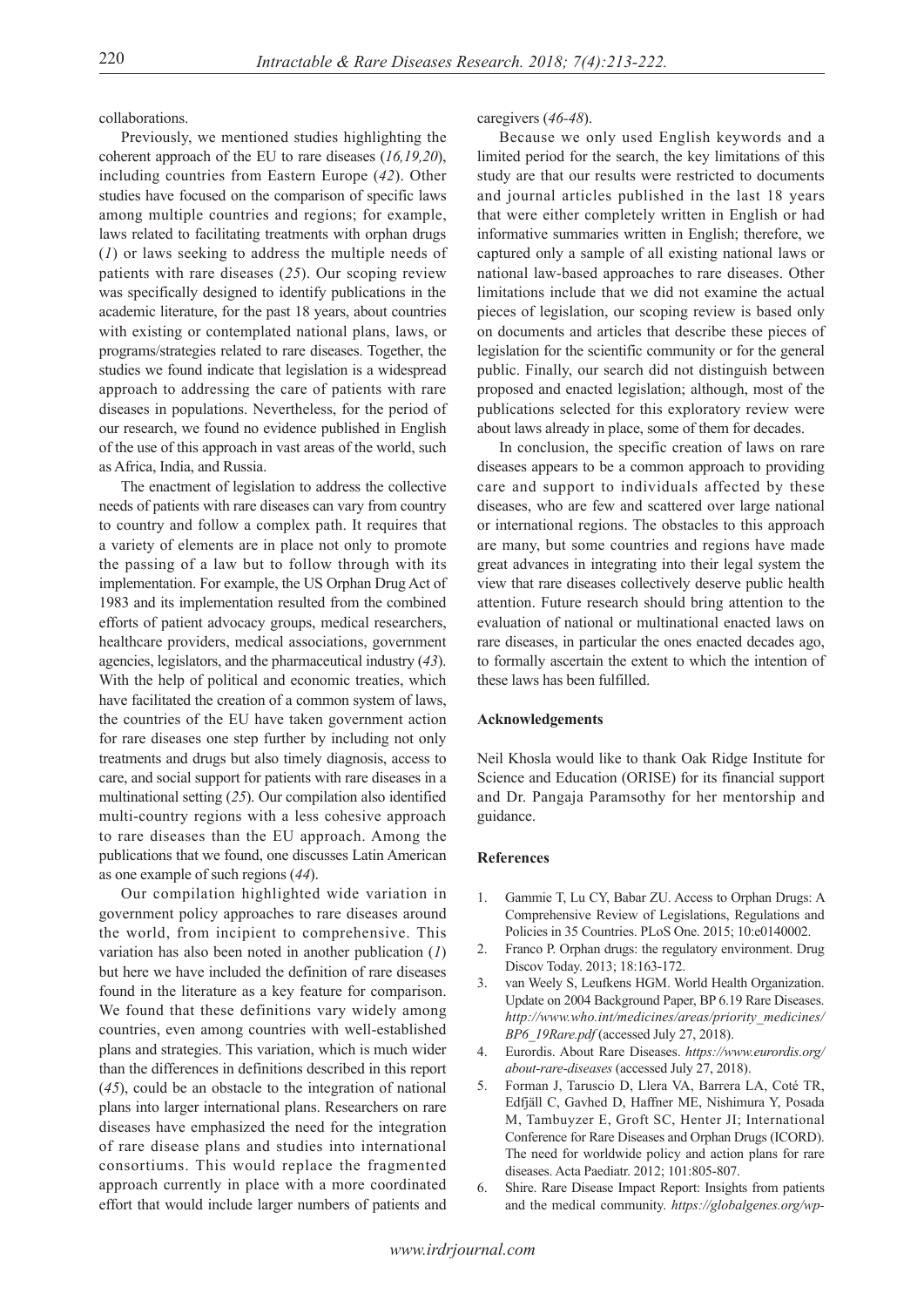*content/uploads/2013/04/ShireReport-1.pdf* (accessed July 27, 2018).

- 7. Ouyang L, Grosse SD, Armour BS, Waitzman NJ. Health care expenditures of children and adults with spina bifida in a privately insured U.S. population. Birth Defects Res A Clin Mol Teratol. 2007; 79:552-558.
- 8. Hadjivasiliou A. EvaluatePharma. Orphan Drug Report 2014. *http://info.evaluategroup.com/rs/evaluatepharmaltd/ images/2014OD.pdf* (accessed July 27, 2018).
- 9. Boström K, Nätterlund BS, Ahlström G. Sickness impact in people with muscular dystrophy: a longitudinal study over 10 years. Clin Rehabil. 2005; 19:686-694.
- 10. Cheung RY, Cohen JC, Illingworth P. Orphan drug policies: implications for the United States, Canada, and developing countries. Health Law J. 2004; 12:183-200.
- 11. GovTrack. H.R. 717 (107th): MD-CARE Act. *https://www. govtrack.us/congress/bills/107/hr717/text* (accessed July 27, 2018).
- 12. Mendell JR, Csimma C, McDonald CM, Escolar DM, Janis S, Porter JD, Hesterlee SE, Howell RR. Challenges in drug development for muscle disease: A stakeholders' meeting. Muscle Nerve. 2007; 35:8-16.
- 13. National Archives and Records Administration. Final Rule. 21 CFR Parts 136, 137, and 139. Fed Regist. 1996; 61:8781-8789.
- 14. Williams J, Mai CT, Mulinare J, Isenburg J, Flood TJ, Ethen M, Frohnert B, Kirby RS; Centers for Disease Control and Prevention. Updated Estimates of Neural Tube Defects Prevented by Mandatory Folic Acid Fortification ‒ United States, 1995–2011. MMWR Morb Mortal Wkly Rep. 2015; 64:1-5.
- 15. Food Fortification Initiative. Global Progress of Industrially Milled Cereal Grains. *http://ffinetwork.org/ global\_progress/index.php* (accessed July 27, 2018).
- 16. Taruscio D, Vittozzi L, Stefanov R. National Plans and Strategies on Rare Diseases in Europe. In: Advances in Experimental Medicine and Biology (Posada de la Paz M, Groft S, eds.). Springer Netherlands, Dordrecht, Netherlands, 2010; pp. 475-491.
- 17. Rodwell C, Aymé S. Rare disease policies to improve care for patients in Europe. Biochim Biophys Acta. 2015; 1852:2329-2335.
- 18. Commission of the European Communities. Communication from the Commission to the European Parliament, the Council, the European Economic and Social Committee and the Committee of the Regions on Rare diseases: Europe's challenges. *http://ec.europa. eu/health/ph\_threats/non\_com/docs/rare\_com\_en.pdf*  (accessed July 27, 2018).
- 19. Moliner AM, Waligóra J. The European union policy in the field of rare diseases. Public Health Genomics. 2013; 16:268-277.
- 20. Moliner AM, Waligóra J. The European Union Policy in the Field of Rare Diseases. In: Rare Diseases Epidemiology: Update and Overview (Posada de la Paz M, Taruscio D, Groft SC, eds.). Springer International Publishing, Cham, Switzerland, 2017; pp. 561-587.
- 21. European Union. Reaching out to rare disease patients across Europe. *http://ec.europa.eu/health/rare\_diseases/ docs/rd\_booklet\_2011\_en.pdf* (accessed July 27, 2018).
- 22. Lee DK, Wong B. An Orphan Drug Framework (ODF) for Canada. J Popul Ther Clin Pharmacol. 2014; 21:e42-46.
- 23. Rare Alliance Canada. Now is the Time: A Strategy for Rare Diseases is a Strategy for all Canadians. *http:// www.rarealliancecanada.org/pdf/CORD\_Canada\_RD\_*

*Strategy\_22May15.pdf* (accessed July 27, 2018).

- 24. McMillan HJ, Campbell C. We need a "made in Canada" orphan drug framework. CMAJ. 2017; 189:E1274-E1275.
- 25. Dharssi S, Wong-Rieger D, Harold M, Terry S. Review of 11 national policies for rare diseases in the context of key patient needs. Orphanet J Rare Dis. 2017; 12:63.
- 26. Balasubramanian G, Morampudi S, Chhabra P, Gowda A, Zomorodi B. An overview of Compassionate Use Programs in the European Union member states. Intractable Rare Dis Res. 2016; 5:244-254.
- 27. Hyry HI, Manuel J, Cox TM, Roos JC. Compassionate use of orphan drugs. Orphanet J Rare Dis. 2015; 10:100.
- 28. Denis A, Mergaert L, Fostier C, Cleemput I, Simoens S. A comparative study of European rare disease and orphan drug markets. Health Policy. 2010; 97:173-179.
- 29. Rare Voices Australia. Orphan Drugs Fact Sheet. *http:// rva.blob.core.windows.net/assets/uploads/files/Orphan\_ Drugs\_Fact\_Sheet.pdf* (accessed July 27, 2018).
- 30. Cui Y, Zhou X, Han J. China launched a pilot project to improve its rare disease healthcare levels. Orphanet J Rare Dis. 2014; 9:14.
- 31. Song P, He J, Li F, Jin C. Innovative measures to combat rare diseases in China: The national rare diseases registry system, larger-scale clinical cohort studies, and studies in combination with precision medicine research. Intractable Rare Dis Res. 2017; 6:1-5.
- 32. Wong Rieger D, Claxton W, Vines R, Padilla C, Tsang K, Hickinbotham L. An Asia pacific alliance for rare diseases. Patient. 2015; 8:11-17.
- 33. Republic of the Philippines House of Representatives. Sixteenth Congress Third Regular Session Republic Act No. 10747. An Act Promulgating a Comprehensive Policy in Addressing the Needs of Persons with Rare Disease. *http://www.congress.gov.ph/legisdocs/ra\_16/RA10747.pdf* (accessed July 27, 2018).
- 34. Singapore Statutes Online. Medicines Act (Chapter 176, Section 9) Medicines (Orphan Drugs), (Exemption) Order, G.N. No. S 470/1991, Revised Edition 2005. *https://sso. agc.gov.sg/SL/MA1975-OR12?DocDate=20050331&Vali dDate=20160122&TransactionDate=20160122* (accessed July 30, 2018).
- 35. Song P, Gao J, Inagaki Y, Kokudo N, Tang W. Rare diseases, orphan drugs, and their regulation in Asia: Current status and future perspectives. Intractable Rare Dis Res. 2012; 1:3-9.
- 36. Park O, Cho SY, Shin SY, Park J-S, Kim J, Han B-G. A strategic plan for the second phase (2013-2015) of the Korea biobank project. Osong Public Health Res Perspect. 2013; 4:107-116.
- 37. Orphanet. How specific legislation for rare diseases and orphan drugs is changing life for some patients in Taiwan. *http://www.orpha.net/actor/EuropaNews/2009/doc/Taiwan. pdf* (accessed July 30, 2018).
- 38. CheckOrphan. Argentina and Peru making progress with new rare disease laws legislated in both countries. *http:// www.checkorphan.org/news/argentina-and-peru-makingprogress-with-new-rare-disease-laws-legislated-in-bothcountries* (accessed July 30, 2018).
- 39. Arnold RJ, Bighash L, Bryón Nieto A, Tannus Branco de Araújo G, Gay-Molina JG, Augustovski F. The role of globalization in drug development and access to orphan drugs: orphan drug legislation in the US/EU and in Latin America. F1000Res. 2015; 4:57.
- 40. Passos-Bueno MR, Bertola D, Horovitz DD, de Faria Ferraz VE, Brito LA. Genetics and genomics in Brazil: A